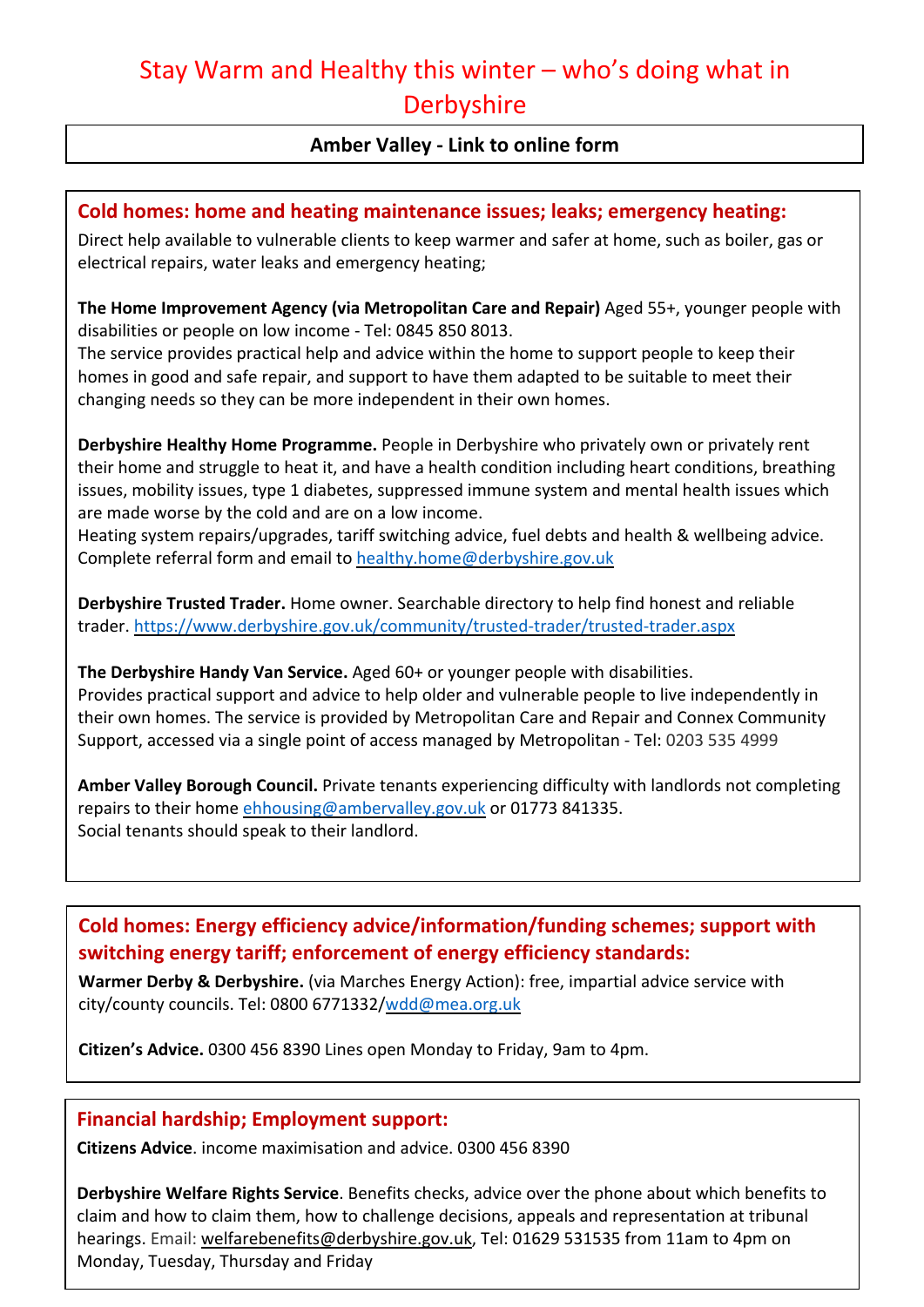#### **Financial hardship; Employment support continued:**

**Derbyshire Discretionary Fund**. The Derbyshire Discretionary Fund (DDF) can provide grants or emergency cash payments if you are in urgent need of financial help following a crisis or disaster. You can apply by phone, tel: 01629 533399

**Test and Trace Support Payment.** Anyone on a low income asked to self-isolate by NHS Track and Trace is eligible for a £500 lump sum if they are employed or self-employed and meeting other conditionality criteria - referral via Amber Valley Borough Council online form https://www.ambervalley.gov.uk/benefits/test-and-trace-support-payment/apply-online/

**Employment support via national careers service**. 0800 100 900 or use webchat

**Disability employment support**. Support for disabled people to find training, work experience, voluntary work and paid employment. disabilityemploymentservice@derbyshire.gov.uk Tel: 01629 532440

**Building better opportunities employment support**. Support for those with barriers on their first steps towards employment. https://www.towardswork.org.uk/get-into-work/

# **Eviction/Homelessness/Rough sleeping issues:**

**Homelessness advice.** Amber Valley Borough Council can provide you with Housing Advice and things that can be done to prevent you losing your home or assist you in finding alternative accommodation. You may be able to move in a planned way without actually becoming homeless. housing.solutions@ambervalley.gov.uk or call 01773 570222.

**Derbyshire Law Centre**. Offer free housing advice for Derbyshire residents and employ a tenancy support officer. Email dlc@derbyshirelawcentre.org.uk, Tel: 01246 550674 visit https://derbyshirelawcentre.org.uk/

**Home Options.** https://www.home-options.org/, team contacts: https://www.homeoptions.org/choice/content.aspx?pageid=2

**Rough sleeping**. P3 Charity - If you are rough sleeping or you are a member of the public who is concerned about a rough sleeper you can refer them into the outreach team or ring on 0808 1968 199 https://www.p3charity.org/services/derbyshire-street-outreach . Referrals can also be made through Streetlink (http://www.streetlink.org/)

# **Prescriptions; Medical appointments; Covid/Flu related support:**

**Home from hospital service.** Anyone who lives in Derbyshire (outside Derby City) or is registered with a GP in Derbyshire and has limited support from family or friends.

Collecting medication prescriptions. Please call 01283 817417 Monday to Friday, 9am - 5pm. An answerphone is available outside these hours.

**Covid-19 support.** Community Response Unit - 01629 535091

**Flu related support**. pharmacy / Flu jab information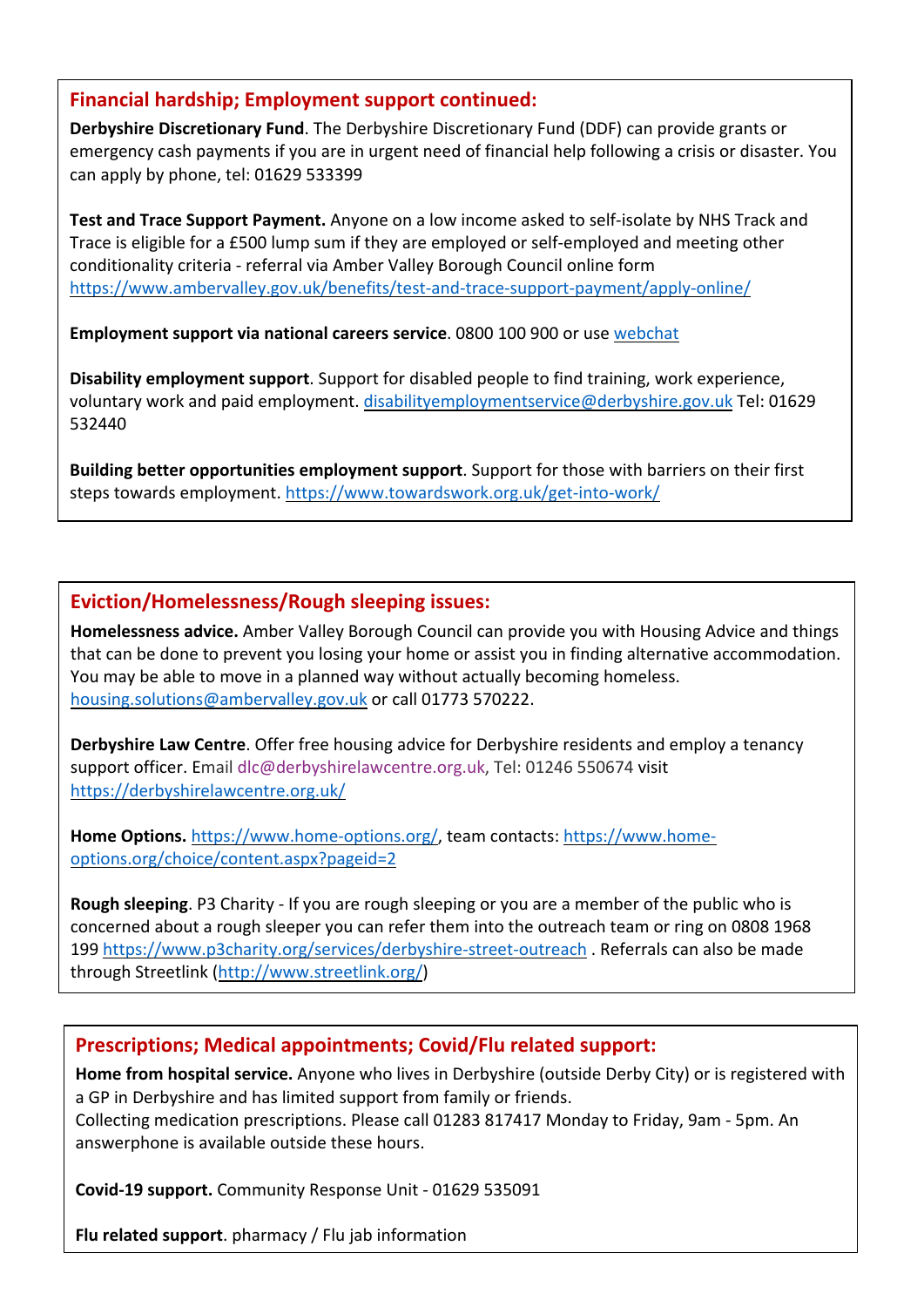#### **Slips, trips and falls:**

**Derbyshire Handy Van - Aged 60+ or younger people with disabilities - The Derbyshire Handy Van Service.** Provides practical support and advice to help older and vulnerable people to live independently in their own homes. Falls prevention advice, changing lightbulbs, securing carpets/rugs and path/door access clearance. Tel: 0203 535 4999

**Ask Sara website.** https://asksara.livingmadeeasy.org.uk/ has details of equipment you can buy and helps you work out the best aids to meet your needs.

**Simple services assessment**. Call Derbyshire 01629 533190. Simple aids to support at home including grab rails.

**Community alarms.** Community alarms systems have a wristband or pendant you wear which connects to a telephone line through a base unit. If you need help, for instance if you have fallen or you feel unwell, you can trigger a call for help by pressing the button on the pendant or wristband. The call will go to a monitoring centre who will be able to speak to you through a speaker in the base unit and get you the help you need. This could be contacting a family member or neighbour for you or calling an ambulance.

Amber Valley - Futures Homescape - 0300 4562531

**Telecare**. Telecare sensors help to manage some of the risks associated with living independently. If a sensor detects a problem, an alert is automatically generated and sent to a carer, family member or response centre. This can help prevent a minor problem from turning into a crisis.

Sensors include: Motion sensors, gas and water sensors, falls sensors and door sensors. Telecare can form part of a care and support package or can be arranged privately. If you already have a care and support package in place, speak to your adult care worker.

If you haven't got a package, please contact your local community alarm provider (Futures Homescape - 0300 4562531), or ring Call Derbyshire on tel: 01629 533190 to request an assessment.

# **Health Improvement Services; Social Prescribing; Care Co-ordinators;**

#### **Local Area Co-ordinators.**

**Live Life Better Derbyshire.** Stop smoking, lose weight, and get active: 0800 085 2299 / www.livelifebetterderbyshire.org.uk

**Social Prescribing**

**Care Co-ordinators.** Via your GP surgery

**Local Area Co-ordinators.** lac@derbyshire.gov.uk or visit www.derbyshire.gov.uk/lac

# **Food; Shopping; Befriending support:**

**Salcare food bank** - We are opening the Food Bank every Tuesday and Friday from 10am to 1pm. Emergency food for single people and families - either walk in or be referred by other agencies. 59 Ray Street, Heanor. DE75 7GF. Email: enquiries@salcare.org.uk. Phone: 01773 764562.